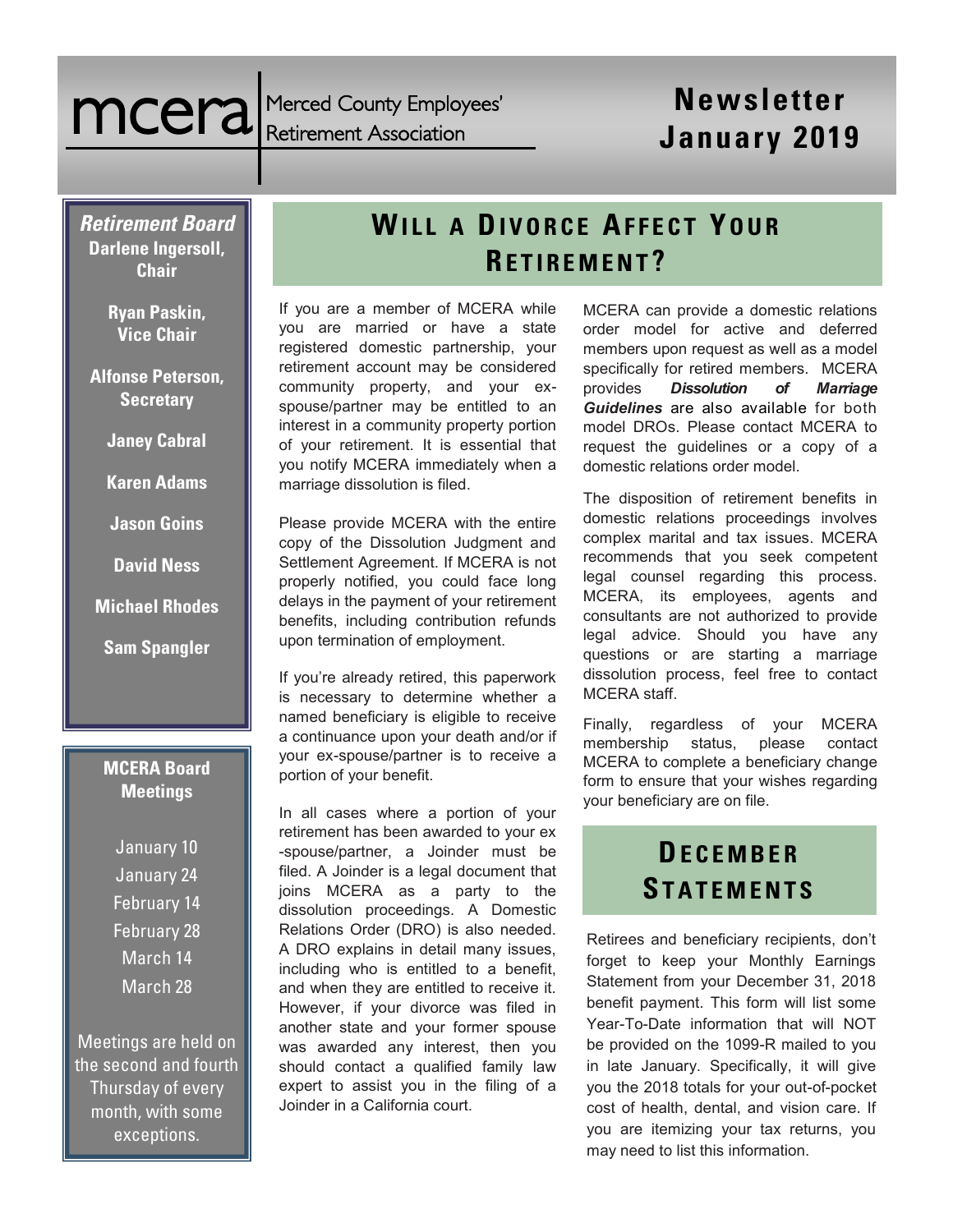# **AN N U A L ME M B E R ST A T E M E N T S**

Every January/February, MCERA sends out member statements to active and deferred members showing member tier, years of service, beneficiaries, and contribution information.

This is beneficial in that MCERA can provide members with updated information as to their retirement tier information, beneficiaries on record, employee contributions to date and years of service to date. Should you have any questions after reviewing your annual statement, please contact MCERA.

# **1099RS F O R RE T I R E E S**

1099Rs are sent out at the end of January for retirees and beneficiaries who received pension benefits during the 2018 year. While MCERA pension benefits are considered taxable, some service connected disability retirements can qualify as nontaxable.

It's important that MCERA has updated information so that 1099Rs are sent to the correct address. If you had a change in your mailing address or phone number, please contact the MCERA office to update your records as soon as possible. 2018 1099Rs were mailed out the last week of January.

If you have a change in beneficiaries, ensure you contact MCERA to make the change. If you have any questions please feel free to call or email MCERA. We are happy to assist.

# **RE T I R E E L I F E IN S U R A N C E CH A N G E S**

Merced County Risk Management recently announced that Merced County has selected a new life insurance carrier. Effective January 1, 2019, MetLife replaced Standard Insurance Company (Standard) as the new carrier for the following retiree life insurance plans:

> Management Life Insurance (Levels A-E) *(Paid by Employer for Retired Management Employees)*

Supplemental/Optional Life Insurance *(Paid by Retired Member)* \$1,000 \$2,000

Standard Insurance Company policies transferred to MetLife on January 1, 2019 automatically. No action is required from you. MetLife was established in 1868 and is one of the largest life insurers in the United States. For more information please see this Risk Management [link.](http://www.co.merced.ca.us/DocumentCenter/View/20214/2019-Retiree-Life-Insurance-Final?bidId=C:/Users/retire13/Documents/AA%20Downloads) 

# **2019 TA X E S**

With the new year comes updates in federal and state income tax tables. Retirees may see slight differences in taxes being withheld from their pension benefits.

Retirees have various options for having taxes withheld from their retirement payments; besides relying on tax tables, members can have exact dollar amounts taken out for federal taxes or state taxes. State taxes that are withheld go to the State of California. California non-residents may want to not have state taxes withheld so if you move outside of California, you may want to consult with a tax professional regarding state withholdings.

## **IN S U R A N C E I S S U E S ?**

Some health care rates have changed effective January 1, 2019. Retirees, if you have questions about your health, dental, or life insurance plan please call Merced County Risk Management if you are a County retiree and Superior Court Human Resources if you are a Court retiree. These departments are responsible for the administration of active and retiree health care programs.

### **DEFINED BENEFITS**

MCERA's retirement plan is a "defined benefit" plan. Benefit amounts are defined by a formula. It does not depend on how much money accumulates in your account, as it would under a "defined contribution" plan such as a 401(k) or 457 plan. Under this defined benefit formula, benefit amounts are based on the following:

- Age at retirement
- Final average salary
- Years of service credit
- Membership tier
- Plan membership (General or Safety)
- Retirement option selected.

# **DE P A R T M E N T PR E S E N T A T I O N S**

MCERA staff is available to conduct presentations for individual departments or have a staff member stationed at a department for a half day so that departments can get more information regarding MCERA pensions and have specific questions answered. If you are interested, let your supervisor or manager know so that they may contact MCERA to set up a time that works for everyone.